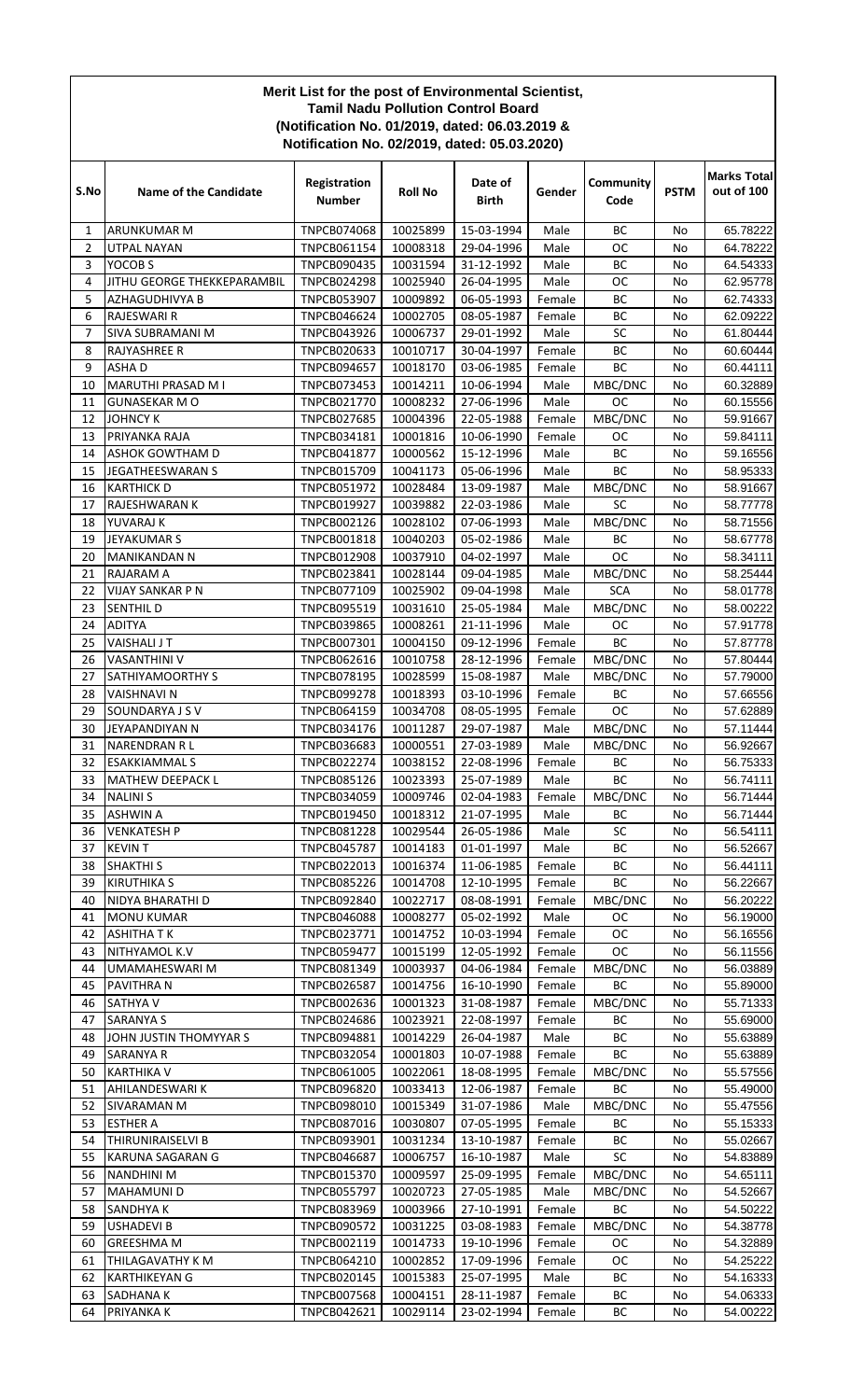| 65  | LILLYMALAR J                    | TNPCB068057                       | 10022592             | 06-04-1992               | Female           | <b>SC</b>             | No       | 54.00000             |
|-----|---------------------------------|-----------------------------------|----------------------|--------------------------|------------------|-----------------------|----------|----------------------|
| 66  | SOUMYA M                        | <b>TNPCB092065</b>                | 10035684             | 12-02-1997               | Female           | MBC/DNC               | No       | 54.00000             |
| 67  | <b>KARTHIKEYAN K M</b>          | TNPCB086349                       | 10028779             | 22-04-1986               | Male             | MBC/DNC               | Yes      | 53.95111             |
|     |                                 |                                   |                      |                          |                  |                       |          |                      |
| 68  | <b>VINOTHINI P</b>              | <b>TNPCB004421</b>                | 10001344             | 30-05-1991               | Female           | BC                    | No       | 53.87556             |
| 69  | <b>JUAN MANDY</b>               | TNPCB044136                       | 10020818             | 28-11-1995               | Male             | ОC                    | No       | 53.86556             |
| 70  | <b>BHAVADHARINI D</b>           | <b>TNPCB078683</b>                | 10030781             | 29-07-1996               | Female           | BC                    | No       | 53.86333             |
| 71  | SIVA SENTHIL KUMAR B            | TNPCB073271                       | 10015282             | 20-07-1984               | Male             | BC                    | No       | 53.81444             |
| 72  | MICHAEL SELVAKUMAR A            | <b>TNPCB044757</b>                | 10006745             | 29-09-1991               | Male             | BC                    | No       | 53.78778             |
| 73  | <b>GUNAVATHY N</b>              | <b>TNPCB007892</b>                | 10001388             | 22-06-1983               | Female           | BC                    | No       | 53.77556             |
| 74  | SRI NIDHI R                     | <b>TNPCB064280</b>                | 10023973             | 13-11-1996               | Female           | BC                    | No       | 53.76333             |
|     |                                 |                                   |                      |                          |                  | BC                    |          |                      |
| 75  | <b>VISHALI L</b>                | <b>TNPCB051433</b>                | 10005623             | 19-01-1997               | Female           |                       | No       | 53.59000             |
| 76  | <b>BASKARAN M</b>               | TNPCB032751                       | 10017153             | 10-04-1987               | Male             | BC                    | No       | 53.50000             |
| 77  | <b>DHIVYA S</b>                 | <b>TNPCB067915</b>                | 10011795             | 29-12-1993               | Female           | ВC                    | No       | 53.38778             |
| 78  | LILLY MARIA PRAVEENA A          | <b>TNPCB085764</b>                | 10037844             | 02-06-1983               | Female           | BC                    | No       | 53.33889             |
| 79  | <b>KALAIVANI J</b>              | <b>TNPCB098376</b>                | 10031249             | 31-10-1984               | Female           | ВC                    | No       | 53.31444             |
| 80  | <b>NIRMAL C</b>                 | <b>TNPCB026882</b>                | 10026593             | 24-05-1993               | Male             | MBC/DNC               | No       | 53.29000             |
| 81  | <b>SENTILA RAJAN</b>            | <b>TNPCB063023</b>                | 10031348             | 13-12-1987               | Female           | BC                    | No       | 53.27556             |
| 82  | <b>MADHAN B</b>                 | <b>TNPCB045762</b>                | 10025729             | 09-07-1997               | Male             | BC                    | No       |                      |
|     |                                 |                                   |                      |                          |                  |                       |          | 53.27556             |
| 83  | SOWNTHARYA N                    | <b>TNPCB089126</b>                | 10031221             | 12-10-1995               | Female           | ВC                    | No       | 53.26333             |
| 84  | VENKATESH PERUMAL M             | <b>TNPCB013627</b>                | 10041166             | 12-06-1986               | Male             | BC                    | No       | 53.20000             |
| 85  | ANITHA JANSI RANI M             | <b>TNPCB051158</b>                | 10022007             | 26-09-1985               | Female           | ВC                    | No       | 53.16333             |
| 86  | <b>VEMBUKKARASI S</b>           | <b>TNPCB056255</b>                | 10033239             | 14-06-1993               | Female           | MBC/DNC               | No       | 53.12667             |
| 87  | PRAVEEN POLE R P                | <b>TNPCB021682</b>                | 10018314             | 07-04-1983               | Male             | ВC                    | No       | 53.06333             |
| 88  | <b>UMAMAHESWARI S</b>           | <b>TNPCB036878</b>                | 10027606             | 15-09-1986               | Female           | ВC                    | No       | 53.06333             |
| 89  | <b>RAMAMOORTHY N</b>            | <b>TNPCB073920</b>                | 10020744             | 20-02-1990               | Male             | BC                    | No       | 53.04000             |
|     |                                 |                                   |                      |                          |                  |                       |          |                      |
| 90  | <b>BERNICE DOROTHY SAMUEL</b>   | <b>TNPCB096788</b>                | 10035688             | 31-10-1996               | Female           | BC                    | No       | 53.02667             |
| 91  | CHAITHANYA SUDHA M              | <b>TNPCB040668</b>                | 10002658             | 04-06-1984               | Female           | BC                    | No       | 53.02444             |
| 92  | <b>ILAKKIAH K</b>               | TNPCB011536                       | 10023026             | 17-09-1996               | Female           | BC                    | No       | 52.97556             |
| 93  | SILAMBARASAN R                  | <b>TNPCB042462</b>                | 10015415             | 17-04-1996               | Male             | MBC/DNC               | No       | 52.93889             |
| 94  | <b>KUMARESH V</b>               | <b>TNPCB097035</b>                | 10015343             | 07-07-1993               | Male             | BC                    | No       | 52.90222             |
| 95  | <b>VIJAYAKUMAR P</b>            | <b>TNPCB025769</b>                | 10015392             | 21-04-1996               | Male             | ВC                    | No       | 52.90000             |
| 96  | <b>PRABAKARAN S</b>             | <b>TNPCB046051</b>                | 10039909             | 03-05-1989               | Male             | SC                    | No       | 52.87556             |
|     |                                 |                                   |                      |                          |                  |                       |          |                      |
| 97  | <b>VETRIVEL V</b>               | <b>TNPCB096359</b>                | 10025922             | 17-08-1993               | Male             | BC                    | No       | 52.71444             |
| 98  | SARAVANAPERUMAL R               | <b>TNPCB044703</b>                | 10018194             | 19-05-1994               | Male             | BC                    | No       | 52.70111             |
| 99  | <b>SHUNMUGAPRIYA S</b>          | <b>TNPCB045309</b>                | 10037763             | 25-05-1986               | Female           | BC                    | No       | 52.61444             |
| 100 | <b>HARITHA M</b>                | TNPCB014667                       | 10014743             | 02-07-1996               | Female           | ОC                    | No       | 52.61333             |
|     | 101 MURALI M                    | <b>TNPCB022769</b>                | 10028847             | 15-07-1993               | Male             | BC                    | No       | 52.56333             |
| 102 | PERIYASAMY R                    | <b>TNPCB058525</b>                | 10033247             | 10-04-1990               | Male             | MBC/DNC               | No       | 52.46444             |
| 103 | NAGALAKSHMI R                   | TNPCB023714                       | 10004380             | 09-07-1997               | Female           | SC                    | No       | 52.44889             |
| 104 | <b>SHANTHI B</b>                |                                   | 10021659             |                          |                  | BC                    |          | 52.42444             |
|     |                                 | <b>TNPCB047605</b>                |                      | 08-05-1984               | Female           |                       | No       |                      |
| 105 | <b>MUTHUKUMARK</b>              | <b>TNPCB041287</b>                | 10015411             | 05-12-1992               | Male             | BC                    | No       | 52.38778             |
| 106 | <b>NISHANTHI R</b>              | <b>TNPCB050960</b>                | 10002747             | 31-07-1987               | Female           | BC                    | No       | 52.32444             |
| 107 | <b>MEENAN</b>                   | <b>TNPCB057180</b>                | 10035620             | 17-11-1996               | Female           | <b>OC</b>             |          |                      |
| 108 | JEYARAJ M                       |                                   |                      |                          |                  |                       | No       | 52.31222             |
| 109 |                                 | <b>TNPCB063621</b>                | 10013878             | 23-05-1987               | Male             | MBC/DNC               | No       | 52.28667             |
|     |                                 |                                   |                      |                          |                  |                       |          |                      |
|     | ANJELIN JOVITA P                | TNPCB089181                       | 10022692             | 18-04-1995               | Female           | BC                    | No       | 52.27667             |
| 110 | SANJEETHA SUBIN M               | <b>TNPCB027753</b>                | 10038161             | 14-03-1997               | Female           | <b>BCM</b>            | No       | 52.11222             |
| 111 | <b>SATHAMMAI PRIYA N</b>        | <b>TNPCB056871</b>                | 10035618             | 16-11-1992               | Female           | BC                    | No       | 52.10000             |
| 112 | <b>PURUSHOTHAMAN K</b>          | <b>TNPCB074148</b>                | 10000630             | 03-03-1992               | Male             | BC                    | No       | 52.08778             |
| 113 | SAGAR KUMAR RAJAK S.K.          | <b>TNPCB082155</b>                | 10024745             | 25-10-1993               | Male             | OC                    | No       | 52.01444             |
| 114 | <b>ANUSHA R</b>                 | <b>TNPCB089357</b>                | 10004018             | 24-03-1993               | Female           | <b>OC</b>             | No       | 52.00222             |
| 115 | <b>BALAJI V</b>                 | TNPCB005838                       | 10008207             | 24-06-1993               | Male             | BC                    | No       | 52.00000             |
| 116 | <b>PARTHIBAN A</b>              | <b>TNPCB038686</b>                | 10028174             | 23-06-1996               | Male             | MBC/DNC               | No       | 51.96444             |
| 117 | <b>DEEPAVARNA N</b>             | TNPCB081146                       | 10023842             | 15-06-1995               | Female           | BС                    | No       | 51.95222             |
|     |                                 |                                   |                      |                          |                  |                       |          |                      |
| 118 | SAGAYA LEENU RATHI J            | TNPCB021105                       | 10029961             | 28-01-1993               | Female           | BC                    | No       | 51.92444             |
| 119 | <b>NANTHINI K</b>               | TNPCB082551                       | 10038841             | 19-06-1997               | Female           | BC                    | No       | 51.90000             |
| 120 | <b>RUBA M</b>                   | <b>TNPCB049938</b>                | 10009866             | 29-08-1987               | Female           | BC                    | No       | 51.87556             |
| 121 | <b>MADHAVI M</b>                | <b>TNPCB083803</b>                | 10005778             | 03-11-1988               | Female           | BC                    | No       | 51.82444             |
| 122 | JEYAPRAKASH M                   | <b>TNPCB021358</b>                | 10013793             | 31-05-1983               | Male             | SC                    | No       | 51.78778             |
| 123 | MOHAMED MUSAF RASEEN M E        | <b>TNPCB068990</b>                | 10018786             | 20-06-1996               | Male             | <b>BCM</b>            | No       | 51.77444             |
| 124 | <b>PRAVEENKUMAR K</b>           | <b>TNPCB030368</b>                | 10011270             | 03-06-1994               | Male             | <b>ST</b>             | No       | 51.72667             |
| 125 | <b>ALEX CHRISTON R</b>          | <b>TNPCB040695</b>                |                      | 28-03-1997               | Male             | BC                    | No       | 51.68778             |
|     |                                 |                                   | 10018773             |                          |                  |                       |          |                      |
| 126 | <b>SHRIYOGA M</b>               | <b>TNPCB028001</b>                | 10027560             | 10-10-1994               | Female           | BC                    | No       | 51.65111             |
| 127 | <b>KANNAN M</b>                 | <b>TNPCB052520</b>                | 10040770             | 20-05-1988               | Male             | BC                    | No       | 51.56333             |
| 128 | <b>GORBASAVE S</b>              | <b>TNPCB069339</b>                | 10015444             | 09-10-1990               | Male             | <b>SC</b>             | No       | 51.55111             |
| 129 | <b>BHARATHIRAJA G</b>           | <b>TNPCB017285</b>                | 10028132             | 15-04-1986               | Male             | MBC/DNC               | No       | 51.51222             |
| 130 | <b>VASANTHI K</b>               | TNPCB086299                       | 10023854             | 05-06-1988               | Female           | MBC/DNC               | No       | 51.51222             |
| 131 | <b>REMYAT</b>                   | <b>TNPCB029774</b>                | 10014761             | 04-05-1996               | Female           | <b>OC</b>             | No       | 51.43889             |
|     | <b>PRITHIC</b>                  | TNPCB041854                       | 10004461             | 07-08-1997               | Female           | <b>SC</b>             | No       | 51.41222             |
| 132 |                                 |                                   |                      |                          |                  |                       |          |                      |
| 133 | <b>KARTHIK B</b>                | <b>TNPCB026858</b>                | 10017122             | 12-10-1986               | Male             | MBC/DNC               | No       | 51.40111             |
| 134 | KARTHIKA M NAIR                 | <b>TNPCB050302</b>                | 10009868             | 11-11-1992               | Female           | ОC                    | No       | 51.40000             |
| 135 | ROSINA BEGAM M<br>136 JASPHIN Y | <b>TNPCB068277</b><br>TNPCB072783 | 10015212<br>10018375 | 30-08-1984<br>16-06-1986 | Female<br>Female | <b>BCM</b><br>MBC/DNC | No<br>No | 51.07333<br>51.01222 |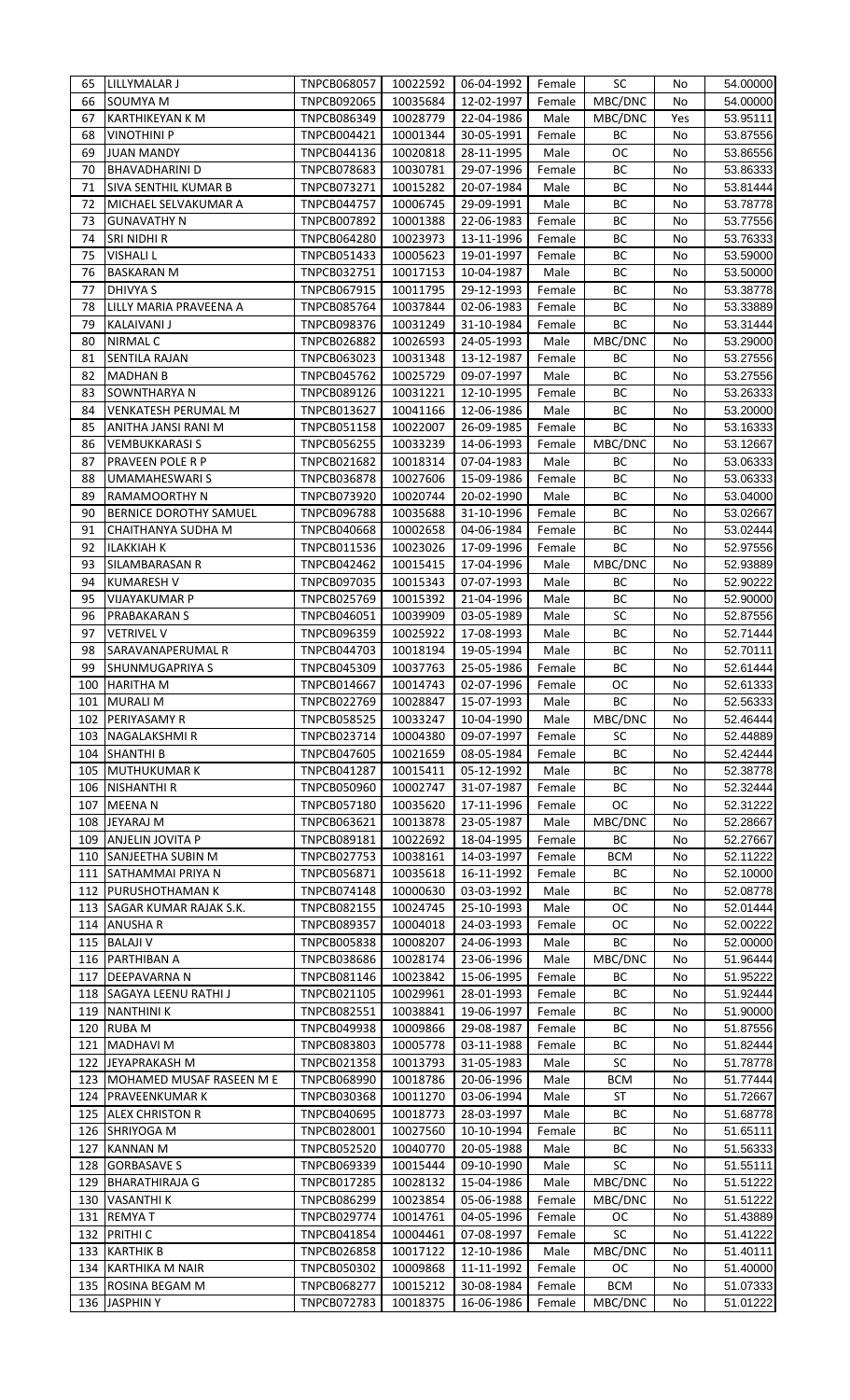|            | 137 ANUSREE C V                      | TNPCB061060                       | 10002831             | 06-06-1996               | Female       | BС              | No       | 50.92444             |
|------------|--------------------------------------|-----------------------------------|----------------------|--------------------------|--------------|-----------------|----------|----------------------|
| 138        | <b>PRIYADHARSHINI R</b>              | <b>TNPCB085051</b>                | 10019245             | 19-11-1994               | Female       | SC              | No       | 50.81222             |
| 139        |                                      |                                   |                      |                          |              | ВC              |          |                      |
|            | <b>REJINI KUMAR T</b>                | <b>TNPCB067857</b>                | 10015272             | 30-05-1987               | Male         |                 | No       | 50.80000             |
| 140        | <b>KAVITHAA K</b>                    | TNPCB088171                       | 10035675             | 28-03-1996               | Female       | ВC              | No       | 50.80000             |
| 141        | SARAVANAN G                          | TNPCB052621                       | 10011778             | 28-06-1977               | Male         | MBC/DNC         | No       | 50.74889             |
| 142        | PADMASINI E                          | TNPCB080211                       | 10003921             | 19-07-1988               | Female       | MBC/DNC         | No       | 50.66111             |
| 143        | PRIYADARSHINI M                      | <b>TNPCB084508</b>                | 10005783             | 11-05-1995               | Female       | SC              | No       | 50.66111             |
| 144        | <b>MOHAN P</b>                       | <b>TNPCB052017</b>                | 10024666             | 25-12-1984               | Male         | SC              | No       | 50.63667             |
|            |                                      |                                   |                      |                          |              |                 |          |                      |
| 145        | RAJAMANGALAM VIJAYALAKSHMI           | TNPCB071063                       | 10037814             | 16-12-1994               | Female       | ВC              | No       | 50.51222             |
| 146        | <b>HARISMA B R</b>                   | TNPCB027175                       | 10040369             | 27-12-1996               | Female       | BC              | No       | 50.48556             |
| 147        | RAMACHANDRAN R                       | TNPCB028176                       | 10011750             | 17-05-1985               | Male         | MBC/DNC         | No       | 50.45111             |
| 148        | <b>NAGASELVI K</b>                   | <b>TNPCB061508</b>                | 10022066             | 28-03-1987               | Female       | BС              | No       | 50.42444             |
|            |                                      |                                   |                      |                          |              |                 |          |                      |
| 149        | <b>GAYATHRI CM</b>                   | TNPCB081458                       | 10014822             | 14-03-1996               | Female       | ВC              | No       | 50.36333             |
| 150        | <b>AKHILA G</b>                      | <b>TNPCB013979</b>                | 10021514             | 07-10-1995               | Female       | ВC              | No       | 50.31222             |
| 151        | <b>PAVITHRA T</b>                    | <b>TNPCB012794</b>                | 10004324             | 29-09-1995               | Female       | SC              | No       | 50.26333             |
| 152        | SELVAMATHI K                         | <b>TNPCB024291</b>                | 10034116             | 10-06-1983               | Female       | BC              | No       | 50.22444             |
|            |                                      |                                   |                      |                          |              |                 |          |                      |
| 153        | <b>THIYAGARAJAN A</b>                | <b>TNPCB090745</b>                | 10031597             | 08-04-1983               | Male         | BC              | No       | 50.08556             |
| 154        | DEVAL SATHIYASHIVAN SHANKAR S        | TNPCB008236                       | 10041541             | 20-12-1989               | Male         | SC              | No       | 50.03667             |
| 155        | SALUJA BHANU R                       | <b>TNPCB080569</b>                | 10030788             | 05-10-1992               | Female       | <b>BCM</b>      | No       | 50.02444             |
| 156        | <b>LAVANYA T</b>                     | TNPCB011619                       | 10004167             | 24-11-1996               | Female       | MBC/DNC         | No       | 50.02444             |
|            |                                      |                                   |                      |                          |              |                 |          |                      |
| 157        | <b>SARATH KUMARS</b>                 | TNPCB098521                       | 10018732             | 17-05-1994               | Male         | OC              | No       | 49.96333             |
| 158        | PRABHAKARAN B                        | TNPCB072719                       | 10031550             | 21-10-1995               | Male         | MBC/DNC         | No       | 49.93667             |
| 159        | <b>KRISHNAMOORTHY A</b>              | TNPCB044716                       | 10033192             | 11-07-1986               | Male         | BC              | No       | 49.90000             |
| 160        | A S NISHA KAMALUDEEN                 | <b>TNPCB038702</b>                | 10021603             | 15-05-1990               | Female       | OC              | No       | 49.88778             |
| 161        | <b>THULASIMANI M</b>                 | <b>TNPCB090439</b>                | 10024018             | 13-03-1988               | Female       | MBC/DNC         | No       | 49.86111             |
|            |                                      |                                   |                      |                          |              |                 |          |                      |
| 162        | <b>NIVEDHA S</b>                     | <b>TNPCB087340</b>                | 10003994             | 28-06-1996               | Female       | SC              | No       | 49.67556             |
| 163        | <b>ANTONY IMMANUEL T</b>             | <b>TNPCB027446</b>                | 10028855             | 15-11-1986               | Male         | BC              | No       | 49.55000             |
| 164        | <b>ILAVARASI B</b>                   | <b>TNPCB078945</b>                | 10039943             | 14-08-1990               | Female       | MBC/DNC         | No       | 49.52444             |
| 165        | <b>VIJAYALAKSHMI R</b>               | <b>TNPCB032577</b>                | 10020180             | 30-06-1988               | Female       | BC              | No       | 49.47556             |
|            |                                      |                                   |                      |                          |              |                 |          |                      |
| 166        | <b>INDHUMATHIR</b>                   | <b>TNPCB090446</b>                | 10005810             | 23-11-1993               | Female       | MBC/DNC         | No       | 49.46111             |
| 167        | <b>FAIRY LEEMA FRANCIS F</b>         | <b>TNPCB096265</b>                | 10018176             | 09-08-1995               | Female       | MBC/DNC         | No       | 49.45000             |
| 168        | RAMATHILAGAM D                       | <b>TNPCB094927</b>                | 10021689             | 07-05-1988               | Female       | SC              | No       | 49.42556             |
| 169        | <b>JEEVAKANI B</b>                   | TNPCB031805                       | 10009720             | 07-12-1985               | Female       | SC              | No       | 49.34889             |
| 170        |                                      |                                   |                      |                          |              |                 |          |                      |
|            | ARAVINDNAGARAJ P                     | <b>TNPCB008127</b>                | 10035567             | 23-05-1993               | Male         | ВC              | No       | 49.33778             |
| 171        | PADMAPRIYA R                         | <b>TNPCB033172</b>                | 10021581             | 31-03-1984               | Female       | ВC              | No       | 49.27556             |
| 172        | <b>RAJESWARI S</b>                   | <b>TNPCB015947</b>                | 10008175             | 23-05-1983               | Female       | BC              | No       | 49.18778             |
|            | 173 MINU SANKARI K                   | TNPCB040956                       | 10014775             | 15-08-1996               | Female       | <b>SC</b>       | No       | 49.10000             |
| 174        | <b>RAMANAN V</b>                     | <b>TNPCB040428</b>                | 10026793             | 06-07-1987               | Male         | MBC/DNC         | No       | 49.07556             |
|            |                                      |                                   |                      |                          |              |                 |          |                      |
|            | <b>SALEEM M</b>                      | <b>TNPCB041227</b>                | 10028191             | 29-11-1986               | Male         | <b>BCM</b>      | No       | 49.04889             |
| 175        |                                      |                                   |                      |                          |              |                 |          |                      |
| 176        | MANIKANDA PRABHU G                   | <b>TNPCB092342</b>                | 10038819             | 15-05-1992               | Male         | MBC/DNC         | No       | 49.03778             |
|            |                                      |                                   |                      |                          |              |                 |          |                      |
| 177        | ANBALAGAN M                          | <b>TNPCB036567</b>                | 10009767             | 25-12-1989               | Male         | MBC/DNC         | No       | 48.92444             |
| 178        | KAMATCHINATHAN M                     | <b>TNPCB003209</b>                | 10018740             | 10-08-1995               | Male         | SC              | No       | 48.63778             |
| 179        | <b>HEMALATHA R</b>                   | <b>TNPCB008501</b>                | 10000306             | 24-11-1995               | Female       | BC              | No       | 48.63778             |
| 180        | ATHIYA FATHIMA M                     | TNPCB011138                       | 10004163             | 17-05-1986               | Female       | <b>BCM</b>      | No       | 48.58556             |
| 181        | <b>PRABAS</b>                        | TNPCB094891                       | 10029565             |                          |              |                 | No       | 48.53667             |
|            |                                      |                                   |                      | 17-01-1997               | Male         | MBC/DNC         |          |                      |
| 182        | <b>AUDHI LAKSHMI S</b>               | <b>TNPCB060955</b>                | 10028269             | 19-08-1985               | Female       | <b>SCA</b>      | No       | 48.36111             |
| 183        | <b>SUHARABANU P</b>                  | <b>TNPCB008846</b>                | 10001403             | 31-07-1990               | Female       | <b>BCM</b>      | No       | 48.16111             |
| 184        | LAVANYA M                            | TNPCB070131                       | 10030759             | 19-12-1989               | Female       | SC              | No       | 48.14889             |
| 185        | <b>REVATHY P</b>                     | TNPCB050771                       | 10022004             | 10-08-1987               | Female       | <b>SCA</b>      | No       | 48.11000             |
| 186        |                                      | <b>TNPCB000248</b>                | 10035232             | 07-08-1991               | Female       | BC              | No       |                      |
|            | <b>REKHAK</b>                        |                                   |                      |                          |              |                 |          | 47.94889             |
| 187        | <b>ANANTH A</b>                      | TNPCB023760                       | 10036115             | 07-05-1990               | Male         | <b>SC</b>       | No       | 47.78667             |
| 188        | <b>VISHNU PRASANTH V</b>             | <b>TNPCB039921</b>                | 10011308             | 26-11-1993               | Male         | SC              | No       | 47.77444             |
| 189        | NILOFAR NISA Z                       | <b>TNPCB098826</b>                | 10040448             | 07-06-1987               | Female       | <b>BCM</b>      | No       | 47.72222             |
| 190        | <b>GOWSHINISHA S</b>                 | <b>TNPCB092828</b>                | 10004051             | 08-05-1996               | Female       | <b>BCM</b>      | No       | 47.68556             |
|            |                                      |                                   |                      |                          |              |                 |          |                      |
| 191        | <b>NITHYA S</b>                      | TNPCB007542                       | 10001382             | 19-07-1994               | Female       | BC              | No       | 47.66222             |
| 192        | <b>THAMAYANTHI K</b>                 | <b>TNPCB056400</b>                | 10035617             | 18-12-1988               | Female       | SC              | No       | 47.47333             |
| 193        | <b>GAUTHAM V</b>                     | TNPCB081765                       | 10002916             | 11-03-1988               | Male         | SC              | No       | 47.43667             |
| 194        | <b>NITTHYAK</b>                      | TNPCB089345                       | 10035204             | 15-05-1995               | Female       | SC              | No       | 47.42333             |
| 195        | RENUGAMBAL E                         | TNPCB090130                       | 10004028             | 03-11-1994               | Female       | SC              | No       | 47.39778             |
|            |                                      |                                   |                      |                          |              |                 |          |                      |
| 196        | <b>KANMANIE</b>                      | TNPCB064294                       | 10005690             | 21-03-1997               | Female       | MBC/DNC         | No       | 47.17444             |
| 197        | KALPANA M                            | <b>TNPCB050966</b>                | 10023956             | 22-02-1988               | Female       | <b>SC</b>       | No       | 47.16111             |
| 198        | <b>ADITHYAN M</b>                    | <b>TNPCB041989</b>                | 10008267             | 08-09-1995               | Male         | SC              | No       | 47.14889             |
| 199        | ARUN KUMAR A                         | TNPCB043591                       | 10024638             | 03-05-1988               | Male         | SC              | No       | 47.13667             |
| 200        | <b>KIRUTHIKA R</b>                   | TNPCB081075                       |                      |                          |              |                 | No       |                      |
|            |                                      |                                   | 10003936             | 12-01-1986               | Female       | SC              |          | 46.91000             |
| 201        | <b>VINOTH P</b>                      | <b>TNPCB043975</b>                | 10028212             | 06-05-1992               | Male         | SC              | No       | 46.71111             |
| 202        | <b>BALAMURALI S</b>                  | <b>TNPCB098967</b>                | 10008406             | 05-04-1986               | Male         | SC              | No       | 46.67111             |
| 203        | <b>JAGATHY K</b>                     | <b>TNPCB063299</b>                | 10032059             | 27-04-1983               | Female       | SC              | No       | 46.54889             |
| 204        | <b>PUSHPARANI S</b>                  | TNPCB020522                       | 10038151             | 16-04-1986               | Female       | SC              | No       | 46.44889             |
|            |                                      |                                   |                      |                          |              |                 |          |                      |
| 205        | LOHITA D                             | <b>TNPCB058650</b>                | 10005664             | 08-01-1998               | Female       | <b>SCA</b>      | No       | 46.21000             |
| 206        | <b>KAMATCHI V</b>                    | <b>TNPCB067493</b>                | 10035637             | 14-03-1995               | Female       | MBC/DNC         | No       | 46.09889             |
| 207<br>208 | ELAVARASAN A<br><b>VIJAYAKUMAR R</b> | TNPCB042961<br><b>TNPCB044558</b> | 10037215<br>10011328 | 04-05-1986<br>25-02-1988 | Male<br>Male | <b>SC</b><br>SC | No<br>No | 45.92333<br>45.62333 |